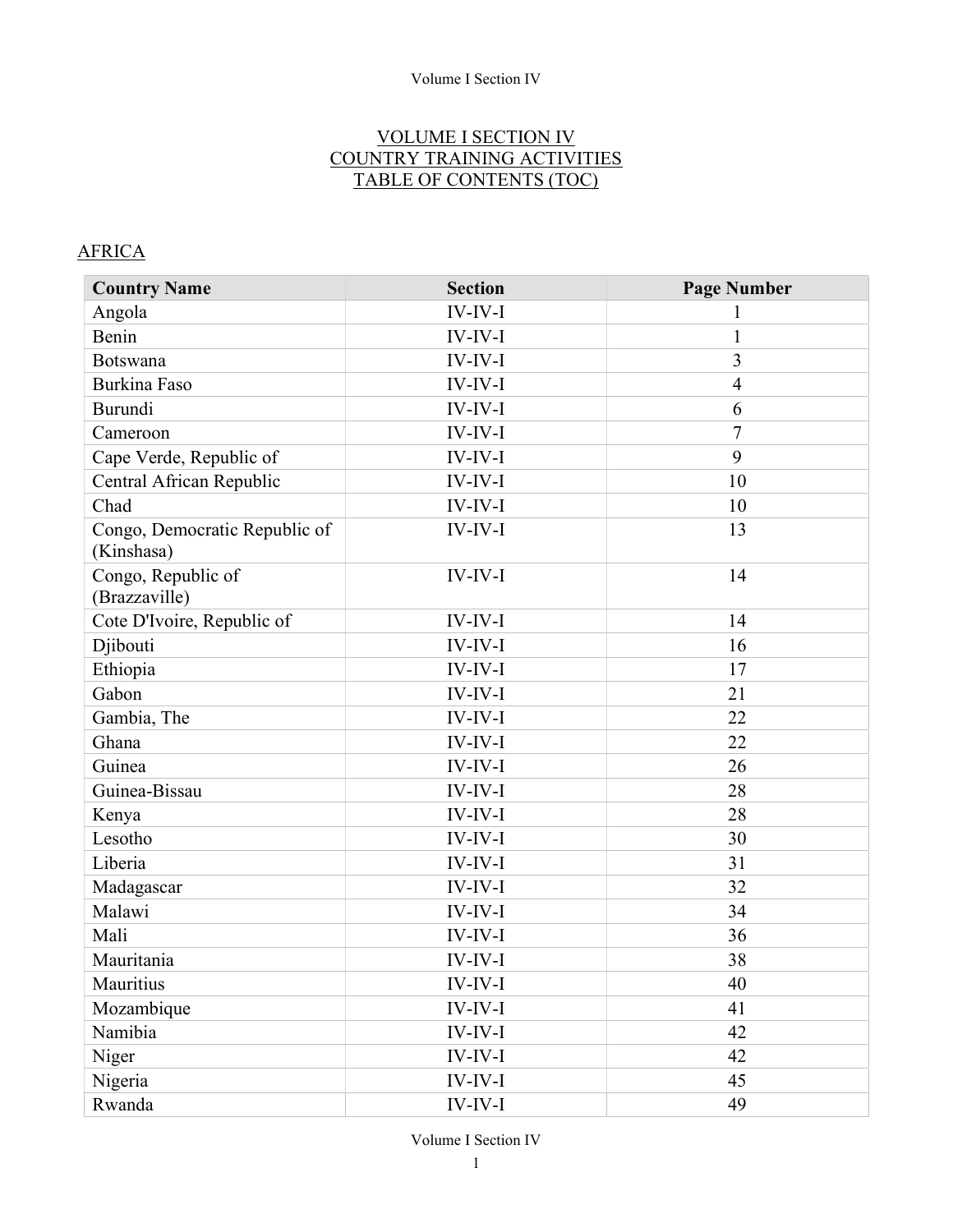| <b>Country Name</b>          | <b>Section</b>    | <b>Page Number</b> |
|------------------------------|-------------------|--------------------|
| Sao Tome and Principe        | <b>IV-IV-I</b>    | 51                 |
| Senegal                      | $IV$ - $IV$ - $I$ | 52                 |
| Seychelles                   | <b>IV-IV-I</b>    | 54                 |
| Sierra Leone                 | $IV$ - $IV$ - $I$ | 55                 |
| Somalia                      | $IV$ - $IV$ - $I$ | 58                 |
| South Africa                 | $IV$ - $IV$ - $I$ | 59                 |
| Sudan                        | $IV$ - $IV$ - $I$ | 59                 |
| Swaziland                    | $IV$ - $IV$ - $I$ | 59                 |
| Tanzania, United Republic of | $IV-IV-I$         | 60                 |
| Togo                         | $IV$ - $IV$ - $I$ | 61                 |
| Uganda                       | $IV$ - $IV$ - $I$ | 62                 |
| Zambia                       | <b>IV-IV-I</b>    | 71                 |

## EAST ASIA AND PACIFIC

| <b>Country Name</b>         | <b>Section</b>     | <b>Page Number</b> |
|-----------------------------|--------------------|--------------------|
| <b>Brunei</b>               | <b>IV-IV-II</b>    | 1                  |
| <b>Burma</b>                | $IV$ - $IV$ - $II$ | $\mathbf{1}$       |
| Cambodia                    | <b>IV-IV-II</b>    | $\overline{4}$     |
| China, People's Republic of | $IV$ - $IV$ - $II$ | 6                  |
| Cook Islands                | $IV$ - $IV$ - $II$ | 6                  |
| Fiji                        | $IV$ - $IV$ - $II$ | 6                  |
| Indonesia                   | $IV-IV-II$         | $\overline{7}$     |
| Kiribati                    | $IV$ - $IV$ - $II$ | 19                 |
| Korea, Republic of South    | $IV$ - $IV$ - $II$ | 19                 |
| Laos                        | $IV$ - $IV$ - $II$ | 20                 |
| Malaysia                    | <b>IV-IV-II</b>    | 20                 |
| Marshall Islands            | $IV$ - $IV$ - $II$ | 25                 |
| Micronesia                  | <b>IV-IV-II</b>    | 26                 |
| Mongolia                    | $IV$ - $IV$ - $II$ | 26                 |
| Nauru                       | $IV$ - $IV$ - $II$ | 30                 |
| Palau                       | $IV$ - $IV$ - $II$ | 30                 |
| Papua-New Guinea            | $IV$ - $IV$ - $II$ | 30                 |
| Philippines                 | <b>IV-IV-II</b>    | 31                 |
| Samoa                       | <b>IV-IV-II</b>    | 51                 |
| Singapore                   | <b>IV-IV-II</b>    | 52                 |
| Solomon Islands             | $IV-IV-II$         | 53                 |
| Taiwan                      | $IV$ - $IV$ - $II$ | 53                 |
| Thailand                    | <b>IV-IV-II</b>    | 54                 |
| Timor-Leste, Democratic     | <b>IV-IV-II</b>    | 60                 |

Volume I Section IV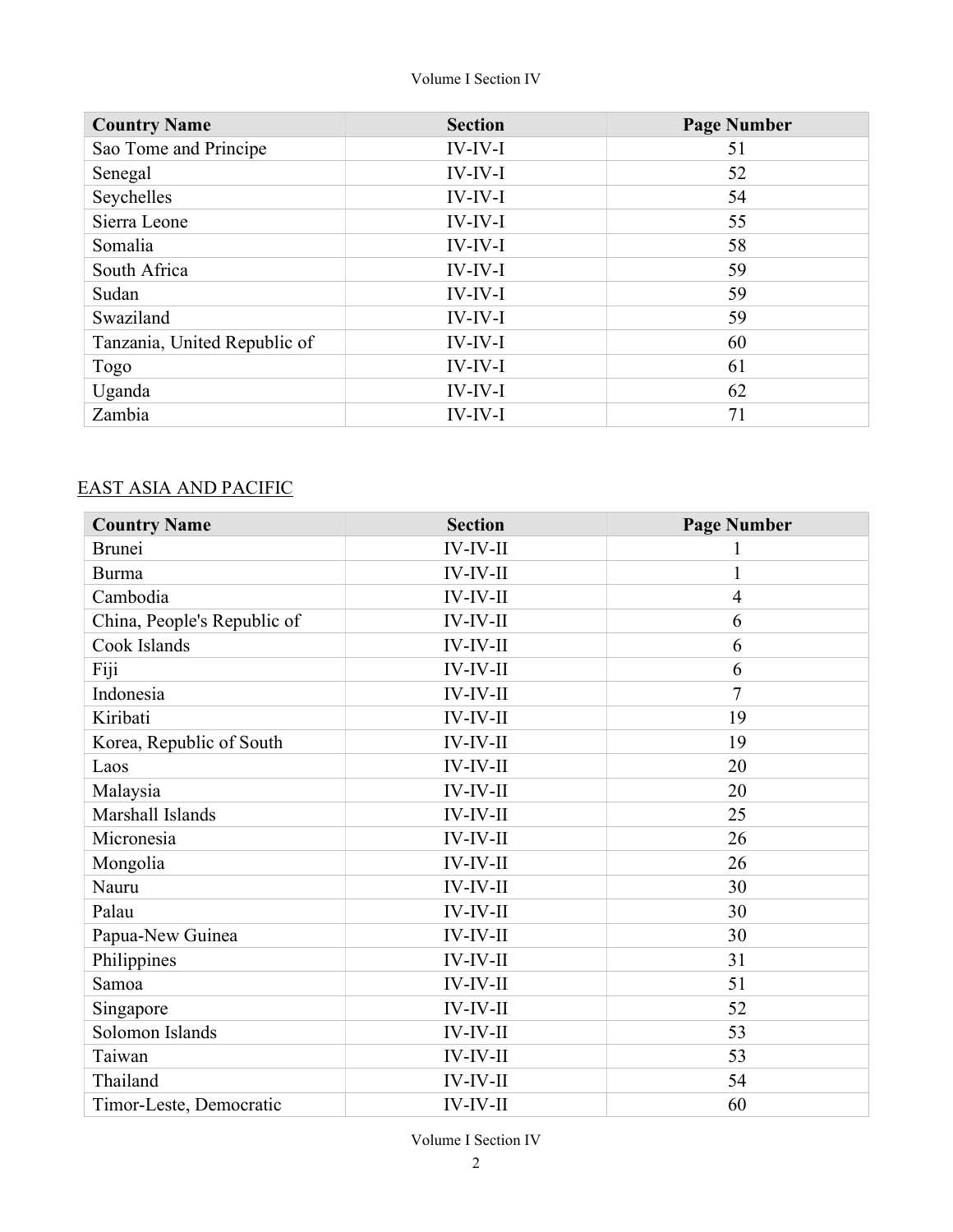| <b>Country Name</b> | <b>Section</b>  | <b>Page Number</b> |
|---------------------|-----------------|--------------------|
| Republic of         |                 |                    |
| Tonga               | IV-IV-II        | 61                 |
| Tuvalu              | <b>IV-IV-II</b> | 62                 |
| Vanuatu             | <b>IV-IV-II</b> | 62                 |
| Vietnam             | <b>IV-IV-II</b> | 62                 |

### EUROPE

| <b>Country Name</b>     | <b>Section</b>   | <b>Page Number</b> |
|-------------------------|------------------|--------------------|
| Armenia                 | <b>IV-IV-III</b> | 1                  |
| Austria                 | <b>IV-IV-III</b> | $\overline{2}$     |
| Azerbaijan              | <b>IV-IV-III</b> | $\overline{2}$     |
| <b>Belarus</b>          | <b>IV-IV-III</b> | $\overline{4}$     |
| Bosnia & Herzegovina    | <b>IV-IV-III</b> | 5                  |
| Finland                 | <b>IV-IV-III</b> | 7                  |
| Georgia                 | <b>IV-IV-III</b> | $\overline{7}$     |
| Ireland                 | <b>IV-IV-III</b> | 12                 |
| Kosovo                  | <b>IV-IV-III</b> | 13                 |
| Macedonia               | <b>IV-IV-III</b> | 16                 |
| Malta                   | <b>IV-IV-III</b> | 20                 |
| Moldova                 | <b>IV-IV-III</b> | 20                 |
| Monaco                  | <b>IV-IV-III</b> | 24                 |
| Montenegro, Republic of | <b>IV-IV-III</b> | 24                 |
| Russia                  | <b>IV-IV-III</b> | 25                 |
| Serbia, Republic of     | <b>IV-IV-III</b> | 26                 |
| Sweden                  | <b>IV-IV-III</b> | 27                 |
| Switzerland             | <b>IV-IV-III</b> | 27                 |
| Ukraine                 | <b>IV-IV-III</b> | 28                 |

# NEAR EAST

| <b>Country Name</b> | <b>Section</b>  | <b>Page Number</b> |
|---------------------|-----------------|--------------------|
| Algeria             | <b>IV-IV-IV</b> |                    |
| Bahrain             | <b>IV-IV-IV</b> |                    |
| Egypt               | <b>IV-IV-IV</b> | C                  |
| Iraq                | <b>IV-IV-IV</b> | 8                  |
| <b>Israel</b>       | <b>IV-IV-IV</b> | 11                 |
| Jordan              | <b>IV-IV-IV</b> | 14                 |
| Kuwait              | <b>IV-IV-IV</b> | 22                 |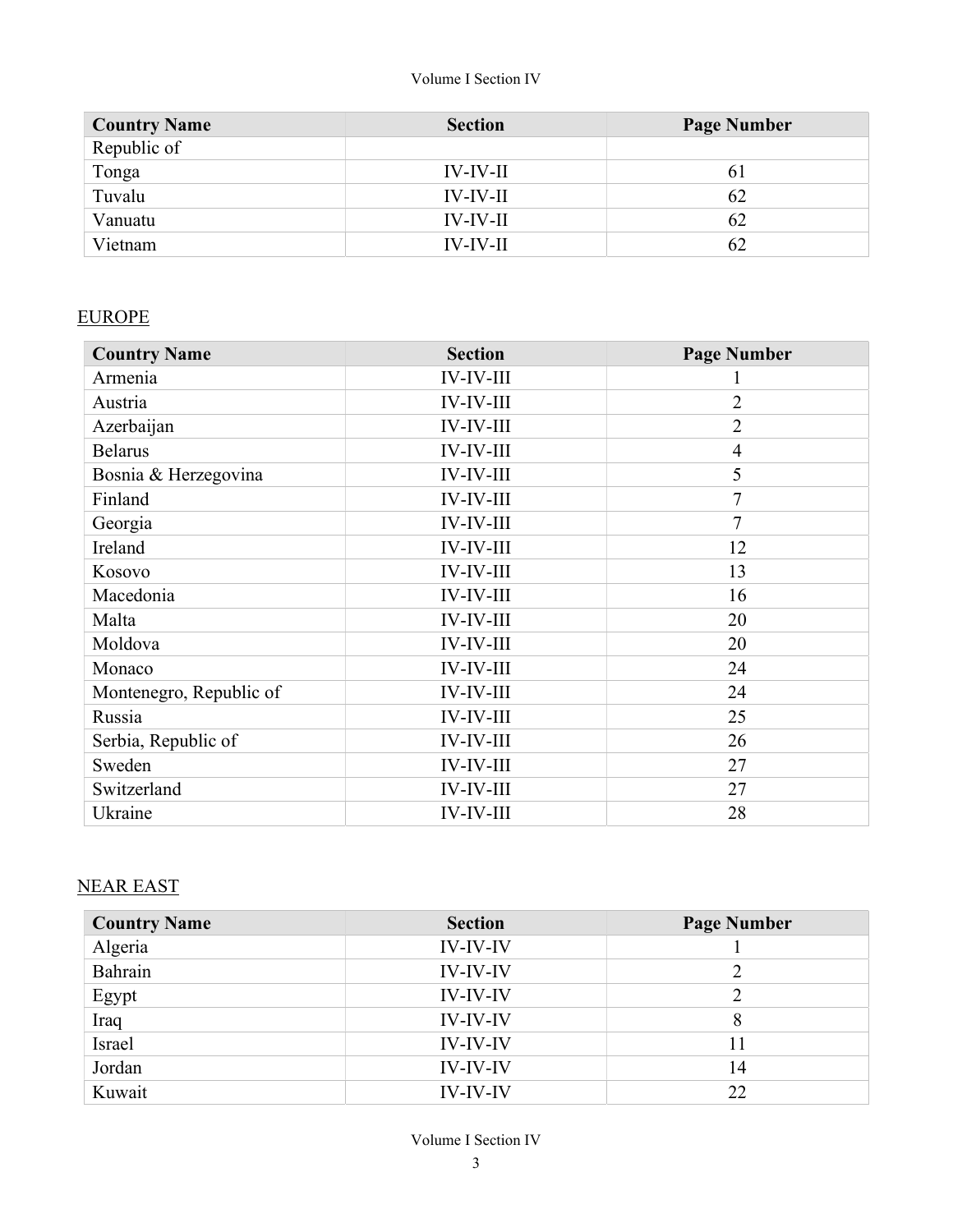| <b>Country Name</b>         | <b>Section</b>  | <b>Page Number</b> |
|-----------------------------|-----------------|--------------------|
| Lebanon                     | <b>IV-IV-IV</b> | 22                 |
| Libya                       | <b>IV-IV-IV</b> | 28                 |
| Morocco                     | <b>IV-IV-IV</b> | 28                 |
| Oman                        | <b>IV-IV-IV</b> | 32                 |
| Palestinian Authority       | <b>IV-IV-IV</b> | 33                 |
| Qatar                       | <b>IV-IV-IV</b> | 33                 |
| Saudi Arabia                | <b>IV-IV-IV</b> | 34                 |
| Tunisia                     | <b>IV-IV-IV</b> | 35                 |
| <b>United Arab Emirates</b> | <b>IV-IV-IV</b> | 39                 |
| Yemen                       | <b>IV-IV-IV</b> | 40                 |

# SOUTH CENTRAL ASIA

| <b>Country Name</b>     | <b>Section</b>    | <b>Page Number</b> |
|-------------------------|-------------------|--------------------|
| Afghanistan             | <b>IV-IV-V</b>    |                    |
| Bangladesh              | <b>IV-IV-V</b>    | 2                  |
| <b>Bhutan</b>           | <b>IV-IV-V</b>    | 6                  |
| India                   | <b>IV-IV-V</b>    | 7                  |
| Kazakhstan, Republic Of | <b>IV-IV-V</b>    | 11                 |
| Kyrgyzstan              | <b>IV-IV-V</b>    | 14                 |
| Maldives                | <b>IV-IV-V</b>    | 15                 |
| Nepal                   | $IV$ - $IV$ - $V$ | 16                 |
| Pakistan                | <b>IV-IV-V</b>    | 23                 |
| Sri Lanka               | <b>IV-IV-V</b>    | 26                 |
| Tajikistan              | $IV$ - $IV$ - $V$ | 29                 |
| Turkmenistan            | <b>IV-IV-V</b>    | 30                 |
| Uzbekistan              | $IV$ - $IV$ - $V$ | 31                 |

#### WESTERN HEMISPHERE

| <b>Country Name</b> | <b>Section</b>  | <b>Page Number</b> |
|---------------------|-----------------|--------------------|
| Antigua and Barbuda | <b>IV-IV-VI</b> |                    |
| Argentina           | <b>IV-IV-VI</b> |                    |
| <b>Bahamas</b>      | <b>IV-IV-VI</b> | 3                  |
| <b>Barbados</b>     | <b>IV-IV-VI</b> | 4                  |
| Belize              | <b>IV-IV-VI</b> | 4                  |
| Bolivia             | <b>IV-IV-VI</b> | 6                  |
| <b>Brazil</b>       | <b>IV-IV-VI</b> | 6                  |
| Chile               | <b>IV-IV-VI</b> | 9                  |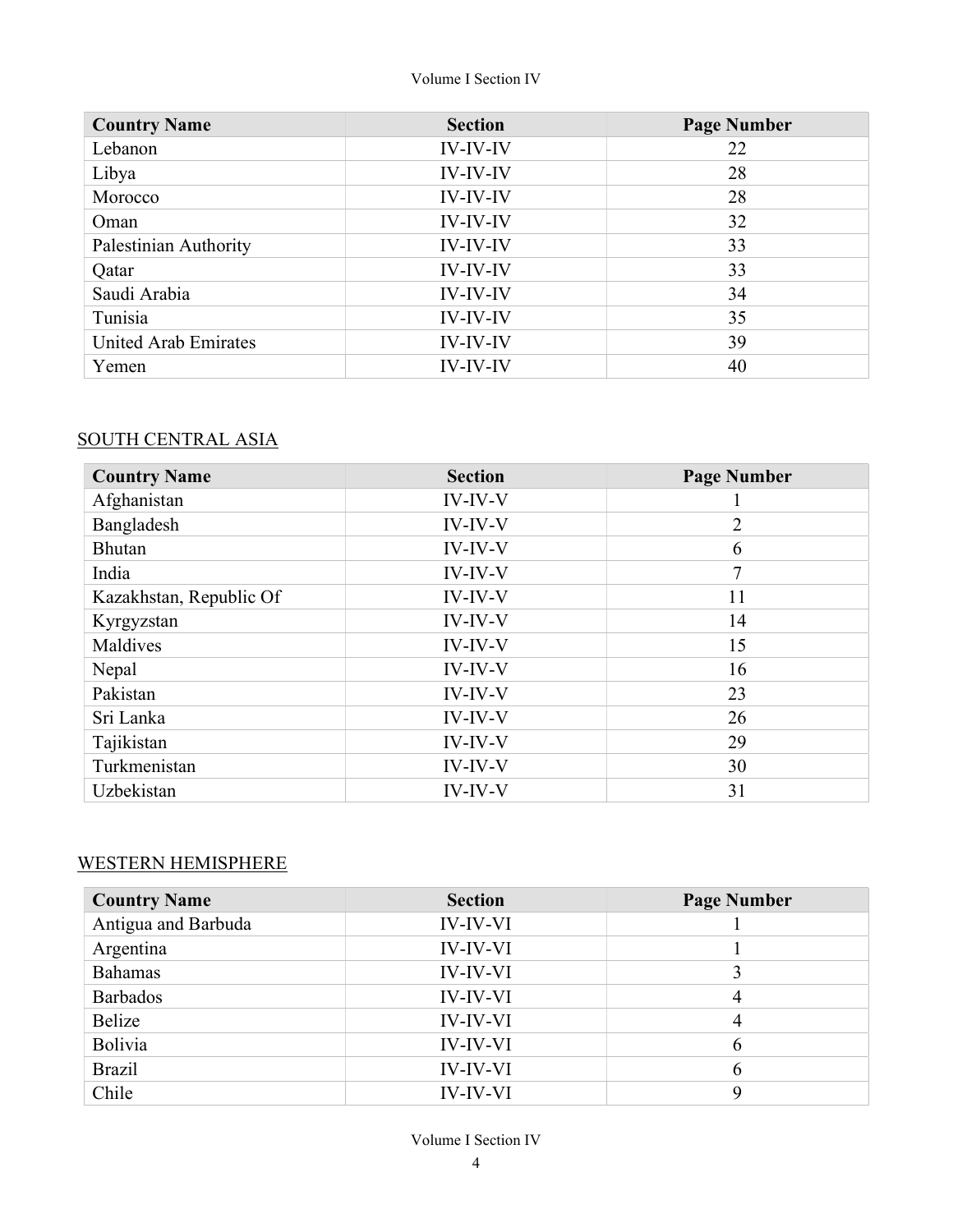| <b>Country Name</b>              | <b>Section</b>  | <b>Page Number</b> |
|----------------------------------|-----------------|--------------------|
| Colombia                         | <b>IV-IV-VI</b> | 10                 |
| Costa Rica                       | <b>IV-IV-VI</b> | 23                 |
| Dominica                         | <b>IV-IV-VI</b> | 25                 |
| Dominican Republic               | <b>IV-IV-VI</b> | 25                 |
| Ecuador                          | <b>IV-IV-VI</b> | 28                 |
| El Salvador                      | <b>IV-IV-VI</b> | 29                 |
| Grenada                          | <b>IV-IV-VI</b> | 31                 |
| Guatemala                        | <b>IV-IV-VI</b> | 31                 |
| Guyana                           | <b>IV-IV-VI</b> | 34                 |
| Haiti                            | <b>IV-IV-VI</b> | 35                 |
| Honduras                         | <b>IV-IV-VI</b> | 35                 |
| Jamaica                          | <b>IV-IV-VI</b> | 39                 |
| Mexico                           | <b>IV-IV-VI</b> | 40                 |
| Panama                           | <b>IV-IV-VI</b> | 45                 |
| Paraguay                         | <b>IV-IV-VI</b> | 48                 |
| Peru                             | <b>IV-IV-VI</b> | 50                 |
| St Kitts & Nevis                 | <b>IV-IV-VI</b> | 53                 |
| <b>St Vincent and Grenadines</b> | <b>IV-IV-VI</b> | 54                 |
| Suriname                         | <b>IV-IV-VI</b> | 54                 |
| Trinidad and Tobago              | <b>IV-IV-VI</b> | 55                 |
| Uruguay                          | <b>IV-IV-VI</b> | 56                 |
| Venezuela                        | <b>IV-IV-VI</b> | 58                 |